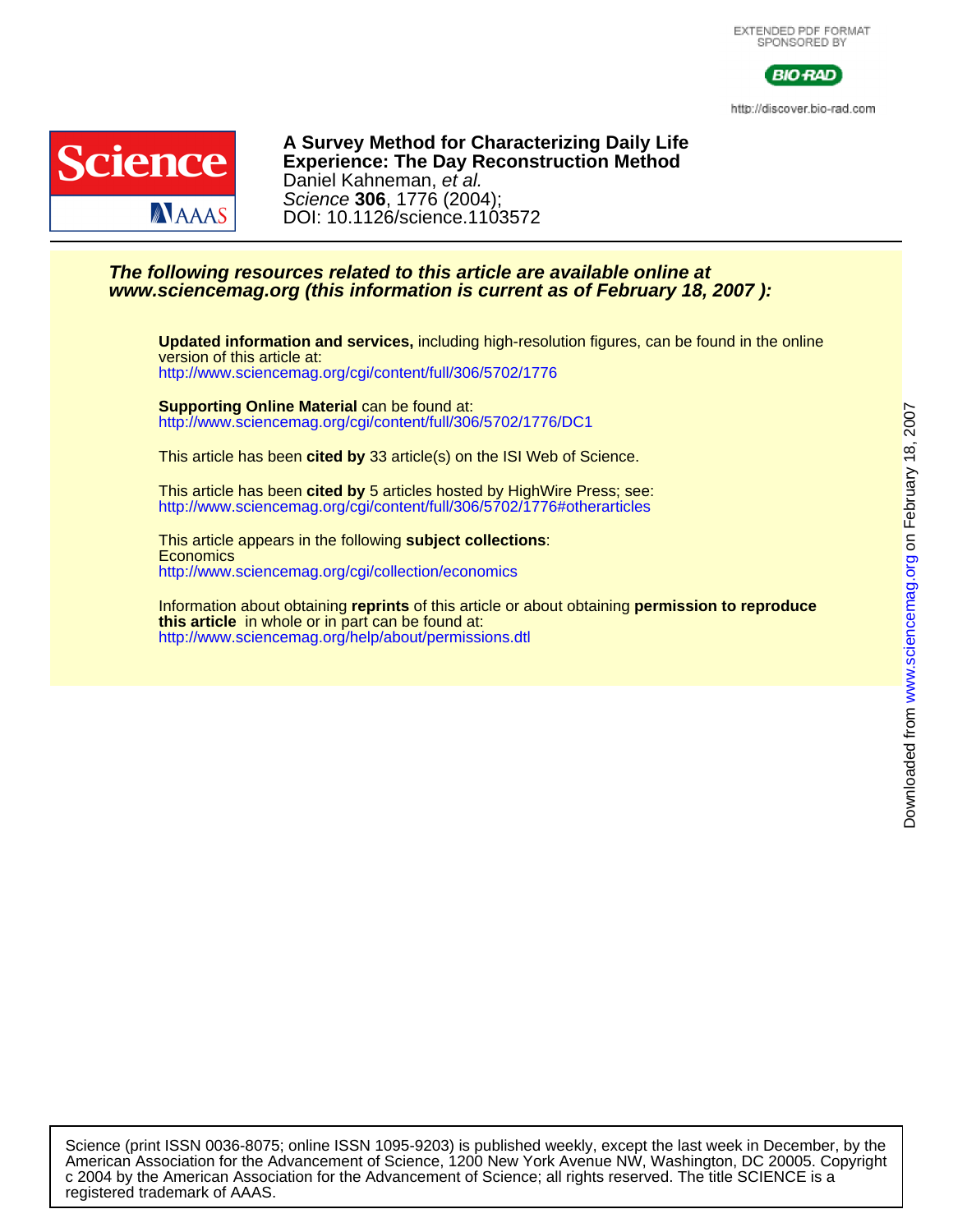### R EPORTS

on routine monitoring of workers exposed to low levels of benzene.

The present study showed that total WBCs, granulocytes, lymphocytes, B cells, and platelets significantly declined with increasing benzene exposure and were lower in workers exposed to benzene at air levels of 1 ppm or less compared to controls. Our findings are particularly robust because we carried out extensive exposure assessment over a 16-month period (8) and linked individual air-monitoring data to the endpoints measured. Further, we showed that benzene exposure decreased colony formation from myeloid progenitor cells, and that these progenitors were more sensitive to benzene toxicity than were mature WBCs. Finally, genetic variation in MPO and NQO1 conferred susceptibility to benzene-induced lowering of WBC counts. Although confirmation of these findings in other studies is needed, these data provide evidence that benzene causes hematologic effects at or below 1 ppm, particularly among susceptible subpopulations.

#### References and Notes

- 1. M. Aksoy, Environ. Health Perspect. 82, 193 (1989). 2. G. L. Gist, J. R. Burg, Toxicol. Ind. Health 13, 661
- (1997). 3. V. Simon et al., Sci. Total Environ. 334–335, 177 (2004).
- 4. B. I. Yoon et al., Exp. Hematol. 29, 278 (2001).
- 5. D. Ross, Eur. J. Haematol. Suppl. 60, 111 (1996).
- 6. N. Rothman et al., Cancer Res. 57, 2839 (1997).
- 7. A. K. Bauer et al., Cancer Res. 63, 929 (2003).
- 8. R. Vermeulen et al., Ann. Occup. Hyg. 48, 105 (2004).
- 9. Materials and methods are available as supporting material on Science Online.
- 10. L. Kreja, K. M. Greulich, T. M. Fliedner, B. Heinze, Int. J. Radiat. Biol. 75, 1241 (1999).
- 11. M. T. Smith et al., Carcinogenesis 21, 1485 (2000). 12. D. J. Abernethy, E. V. Kleymenova, J. Rose, L. Recio, B. Faiola, Toxicol. Sci. 79, 82 (2004).
- 13. J. Wan et al., Environ. Health Perspect. 110, 1213 (2002).
- 14. J. N. Xu et al., Zhonghua Lao Dong Wei Sheng Zhi Ye Bing Za Zhi 21, 86 (2003).
- 15. C. C. Winterbourn, M. C. Vissers, A. J. Kettle, Curr. Opin. Hematol. 7, 53 (2000).
- 16. E. Ward et al., Am. J. Ind. Med. 29, 247 (1996).

# A Survey Method for Characterizing Daily Life Experience: The Day Reconstruction Method

## Daniel Kahneman,<sup>1</sup> Alan B. Krueger,<sup>1,2</sup> David A. Schkade,<sup>3\*</sup> Norbert Schwarz,<sup>4</sup> Arthur A. Stone<sup>5</sup>

The Day Reconstruction Method (DRM) assesses how people spend their time and how they experience the various activities and settings of their lives, combining features of time-budget measurement and experience sampling. Participants systematically reconstruct their activities and experiences of the preceding day with procedures designed to reduce recall biases. The DRM's utility is shown by documenting close correspondences between the DRM reports of 909 employed women and established results from experience sampling. An analysis of the hedonic treadmill shows the DRM's potential for well-being research.

How do people experience the settings and activities of their lives? How do they use their time? These questions are usefully considered together, but there is no generally accepted method for collecting the relevant data. Quantitative information about time use and the frequency and intensity of stress, enjoyment, and other affective states is

\*To whom correspondence should be addressed. E-mail: schkade@ucsd.edu

potentially useful to medical researchers for assessing the burden of different illnesses (1) and the health consequences of stress (2); to epidemiologists interested in social and environmental stressors (3); to economists and policy researchers for evaluating policies and for valuing nonmarket activities (4, 5); and to anyone who wishes to measure the well-being of society. In particular, economic models that define well-being by the temporal integral of momentary experienced utility  $(6-8)$  require detailed measures of the quality and duration of people's experiences in daily life.

Information about the allocation of time in the daily life of the population is a component of national statistics in several countries. With rare exceptions (4, 9), timebudget studies have not included measures of

- 17. B. Zhang, Zhonghua Yu Fang Yi Xue Za Zhi 30, 164 (1996).
- 18. Q. Qu et al., Am. J. Ind. Med. 42, 275 (2002).
- 19. J. J. Collins et al., J. Occup. Med. 33, 619 (1991).
- 20. J. J. Collins, B. K. Ireland, P. A. Easterday, R. S. Nair, J. Braun, J. Occup. Environ. Med. 39, 232 (1997).
- 21. S. P. Tsai et al., Regul. Toxicol. Pharmacol. 40, 67 (2004).
- 22. S. L. Zeger, K. Y. Liang, Biometrics 42, 121 (1986).
- 23. We thank the participants for taking part in this study. Supported by NIH grants RO1ES06721, P42ES04705, and P30ES01896 (M.T.S.), P42ES05948 and P30ES10126 (S.M.R.), and NIH contract N01-CO-12400 with SAIC-Frederick, Inc. M.T.S. has received consulting and expert testimony fees from law firms representing both plantiffs and defendants in cases involving exposure to benzene. G.L. has received funds from the American Petroleum Institute for consulting on benzene-related health research.

#### Supporting Online Material

www.sciencemag.org/cgi/content/full/306/5702/1774/ D<sub>C</sub>1

Materials and Methods SOM Text Fig. S1 Tables S1 to S3. References

7 July 2004; accepted 5 October 2004

the satisfaction people derive from their activities. Similarly, questions about timeuse and about the subjective experience of specific situations are rarely included in surveys of subjective well-being. Instead, these studies usually rely on global reports of happiness or satisfaction with life in general, or with domains such as work and family (10, 11).

The development of the experience sampling method (ESM) (12) and of ecological momentary assessment, which encompasses all momentary phenomena including physiological events (13), marked a notable advance in the measurement of the quality of people's lives. Participants in ESM studies are prompted to record where they are, what they are doing, and how they feel several times throughout the day. This technique provides a rich description of a sample of moments in respondents' lives, while avoiding the distortions that affect the delayed recall and evaluation of experiences (14). However, experience sampling is expensive, involves high levels of participant burden, and provides little information about uncommon or brief events, which are rarely sampled.

We present a new hybrid approach, the DRM, which combines a time-use study with a technique for recovering affective experiences. DRM respondents first revive memories of the previous day by constructing a diary consisting of a sequence of episodes. Then they describe each episode by answering questions about the situation and about the feelings that they experienced, as in experience sampling. The goal is to provide an accurate picture of the experience associated with activities (e.g., commuting) and circumstances (e.g., a job with time pres-

<sup>&</sup>lt;sup>1</sup>Woodrow Wilson School and Department of Psychology, <sup>2</sup>Woodrow Wilson School and Economics Department, Princeton University, Princeton, NJ 08540, USA. <sup>3</sup>Rady School of Management, University of California, San Diego, La Jolla, CA 92093-0093, USA. <sup>4</sup>Institute of Social Research and Department of Psychology, University of Michigan, Ann Arbor, MI 48106–1248, USA. <sup>5</sup>Department of Psychiatry and Behavioral Science, Stony Brook University, Stony Brook, NY 11794–8790, USA.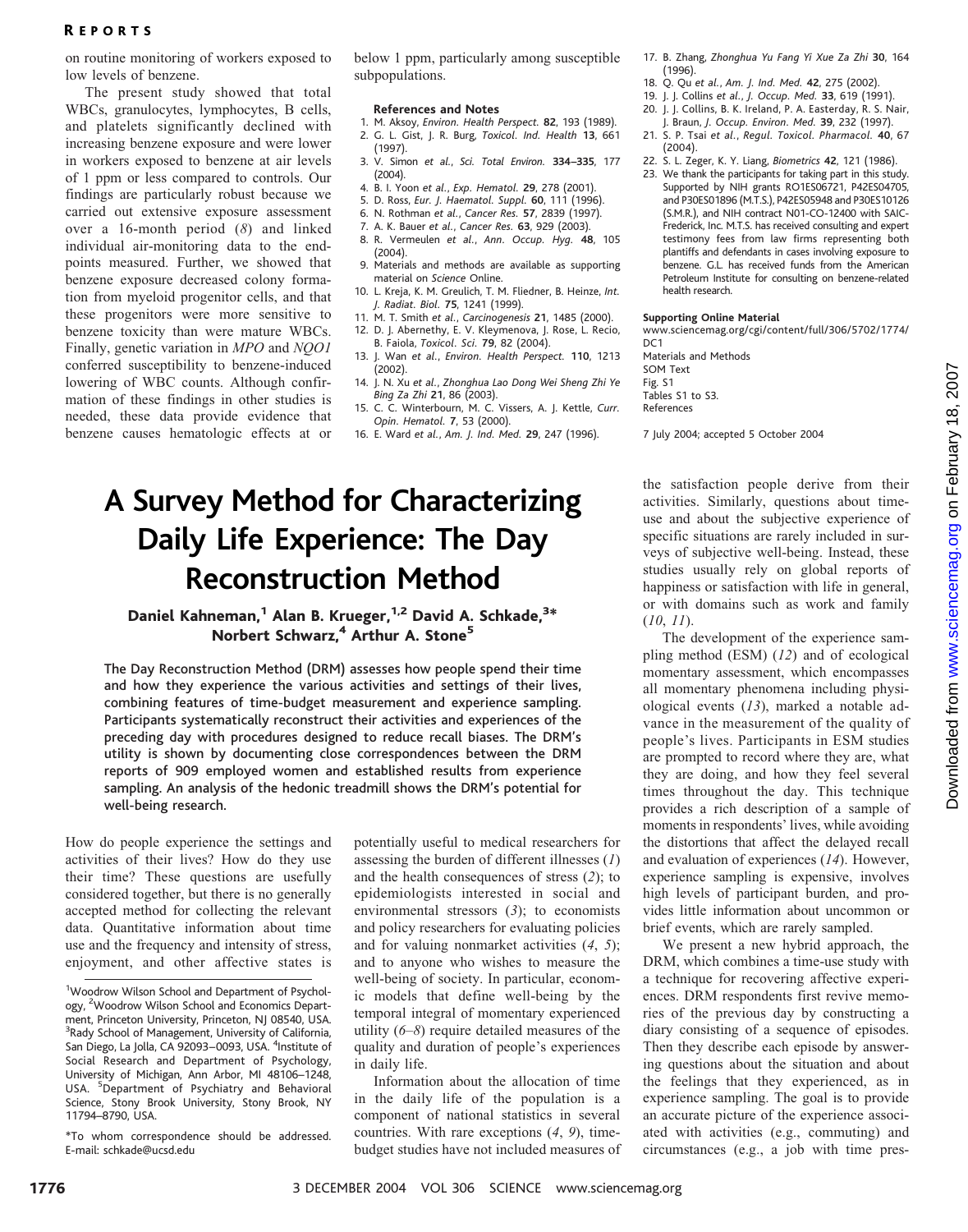sure). Evoking the context of the previous day is intended to elicit specific and recent memories, thereby reducing errors and biases of recall (14, 15). Experience sampling is the gold standard to which DRM results must be compared; the DRM is intended to reproduce the information that would be collected by probing experiences in real time. The new method is more efficient than ESM: It imposes less respondent burden; does not disrupt normal activities; and provides an assessment of contiguous episodes over a full day, rather than a sampling of moments. Finally, the DRM provides time-budget information, which is not collected effectively in experience sampling.

We demonstrate the method with a convenience sample of 1018 employed women, focusing on the subset of 909 who had worked on the reference day. The questionnaire and methodological details are available online (16). Completion times for the self-administered instrument ranged from 45 to 75 min. The ethnic composition of the sample was 49% white (non-Hispanic), 24% African American, 22% Hispanic, and 5% other. Average age was 38 years. Average household income was \$54,700.

Respondents first answered demographic and general satisfaction questions. Next, they were asked to construct a short diary of the previous day: "Think of your day as a continuous series of scenes or episodes in a film. Give each episode a brief name that will help you remember it (for example, 'commuting to work', or 'at lunch with B'...). Write down the approximate times at which each episode began and ended. The episodes people identify usually last between 15 minutes and 2 hours. Indications of the end of an episode might be going to a different location, ending one activity and starting another, or a change in the people you are interacting with." Respondents were not required to turn in their diary. The average number of episodes was  $14.1$  (SD = 4.8), and average episode duration was 61 min. Next, respondents answered structured questions about each episode: When it occurred (start and end times); what they were doing (by checking one or more of 16 activities); where they were; with whom they were interacting; and how they felt, using 12 affect descriptors, listed in Table 1. The affect scales ranged from 0 (not at all) to 6 (very much). Finally, respondents answered questions about their jobs and other personal details.

To show the results of the DRM, Table 1 presents affect ratings of situations, grouped by activity (e.g., eating or working) or by interaction partner. The values shown are average ratings of particular experiences. They differ in interesting and predictable ways from generic enjoyment ratings of the same activities. Juster (4) and Flood (9), for example, observed that interactions with one's children topped the list of enjoyable activities, followed by going on trips, being with friends, and working at one's job. Grocery shopping and cleaning the house were rated lowest among 28 activities. In Table 1, taking care of one's children ranks just above the least enjoyable activities of working, housework, and commuting. The contrasting results likely reflect the difference between belief-based generic judgments ("I enjoy my kids") and specific episodic reports ("but they were a pain last night"). The task of judging a category of events evokes instances that are prototypical but not necessarily typical, and discourages reports of socially inappropriate affect (14). These deficiencies are attenuated when respondents describe specific episodes, as they do in the DRM.

Table 1 shows a large difference between positive and negative affect. Negative affect is relatively infrequent and mild, and the total absence of positive affect is rare. In

Table 1. Mean affect by situation. Positive affect is the average of happy, warm/friendly, enjoying myself. Negative affect is the average of frustrated/ annoyed, depressed/blue, hassled/pushed around, angry/hostile, worried/anxious, criticized/put down. For each situation, the table shows the mean ratings on affect descriptors, the average amount of time all respondents spent in the situation, and the proportion of respondents reporting at least one episode of that type. Episodes for which the respondent reported multiple activities or interaction partners were included in each of the corresponding computations.

|                            | Mean affect rating |          |           |           |       | Mean          | Proportion of       |
|----------------------------|--------------------|----------|-----------|-----------|-------|---------------|---------------------|
|                            | Positive           | Negative | Competent | Impatient | Tired | hours/<br>day | sample<br>reporting |
| <b>Activities</b>          |                    |          |           |           |       |               |                     |
| Intimate relations         | 5.10               | 0.36     | 4.57      | 0.74      | 3.09  | 0.2           | 0.11                |
| Socializing                | 4.59               | 0.57     | 4.32      | 1.20      | 2.33  | 2.3           | 0.65                |
| Relaxing                   | 4.42               | 0.51     | 4.05      | 0.84      | 3.44  | 2.2           | 0.77                |
| Pray/worship/meditate      | 4.35               | 0.59     | 4.45      | 1.04      | 2.95  | 0.4           | 0.23                |
| Eating                     | 4.34               | 0.59     | 4.12      | 0.95      | 2.55  | 2.2           | 0.94                |
| Exercising                 | 4.31               | 0.50     | 4.26      | 1.58      | 2.42  | 0.2           | 0.16                |
| Watching TV                | 4.19               | 0.58     | 3.95      | 1.02      | 3.54  | 2.2           | 0.75                |
| Shopping                   | 3.95               | 0.74     | 4.26      | 2.08      | 2.66  | 0.4           | 0.30                |
| Preparing food             | 3.93               | 0.69     | 4.20      | 1.54      | 3.11  | 1.1           | 0.62                |
| On the phone               | 3.92               | 0.85     | 4.35      | 1.92      | 2.92  | 2.5           | 0.61                |
| Napping                    | 3.87               | 0.60     | 3.26      | 0.91      | 4.30  | 0.9           | 0.43                |
| Taking care of my children | 3.86               | 0.91     | 4.19      | 1.95      | 3.56  | 1.1           | 0.36                |
| Computer/e-mail/Internet   | 3.81               | 0.80     | 4.57      | 1.93      | 2.62  | 1.9           | 0.47                |
| Housework                  | 3.73               | 0.77     | 4.23      | 2.11      | 3.40  | 1.1           | 0.49                |
| Working                    | 3.62               | 0.97     | 4.45      | 2.70      | 2.42  | 6.9           | 1.00                |
| Commuting                  | 3.45               | 0.89     | 4.09      | 2.60      | 2.75  | 1.6           | 0.87                |
| Interaction partners       |                    |          |           |           |       |               |                     |
| Friends                    | 4.36               | 0.67     | 4.37      | 1.61      | 2.59  | 2.6           | 0.65                |
| Relatives                  | 4.17               | 0.80     | 4.17      | 1.70      | 3.06  | 1.0           | 0.38                |
| Spouse/SO                  | 4.11               | 0.79     | 4.10      | 1.53      | 3.46  | 2.7           | 0.62                |
| Children                   | 4.04               | 0.75     | 4.13      | 1.65      | 3.40  | 2.3           | 0.53                |
| Clients/customers          | 3.79               | 0.95     | 4.65      | 2.59      | 2.33  | 4.5           | 0.74                |
| Co-workers                 | 3.76               | 0.92     | 4.43      | 2.44      | 2.35  | 5.7           | 0.93                |
| <b>Boss</b>                | 3.52               | 1.09     | 4.48      | 2.82      | 2.44  | 2.4           | 0.52                |
| Alone                      | 3.41               | 0.69     | 3.76      | 1.73      | 3.12  | 3.4           | 0.90                |
| Duration-weighted mean     | 3.89               | 0.84     | 4.31      | 2.09      | 2.90  |               |                     |
| % time $> 0$               | 97%                | 66%      | 90%       | 59%       | 76%   |               |                     |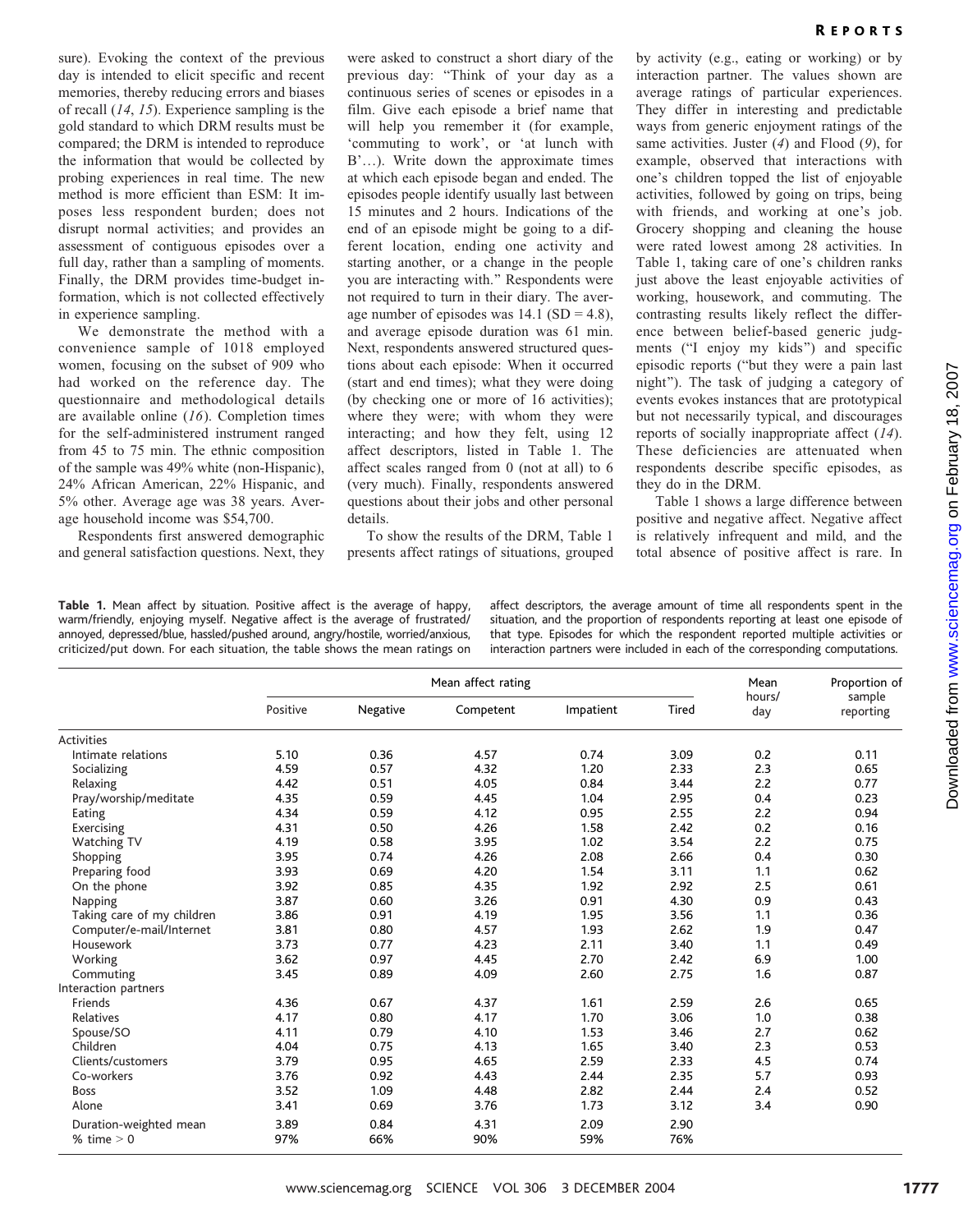### **REPORTS**

both respects, the DRM replicates results obtained with experience sampling (12, 13).

We also compared the diurnal rhythm of tiredness and affect to the corresponding patterns exhibited in experience sampling data (17) (Fig. 1). Despite demographic differences between the samples, the diurnal cycles of affect and tiredness produced by both methods are remarkably similar. This is especially impressive for tiredness because the V-shaped diurnal pattern differs from the naïve expectation that tiredness increases steadily throughout the day. Negative affect was most pronounced in the morning and then fell for most of the day. These results suggest that participants were generally successful in recovering their actual experience. The diurnal pattern of tiredness is also similar to the diurnal pattern of on-the-job work accidents (18).

Figure 2A displays the diurnal pattern of tiredness for participants who reported that they slept a nightly average of 6 hours or less, or 7 hours or more, in the last month. Each group exhibits the V-shape pattern and, quite plausibly, those who slept less are more tired at each hour of the day. Figure 2B shows the diurnal pattern of tiredness for three age groups. The V-shape pattern is particularly pronounced for the young (under 30), who start off their day much more tired than their older counterparts, but then converge to roughly the same level of tiredness



Fig. 1. Comparison of diurnal patterns of tiredness (A) and negative affect (B) for DRM and ESM studies. Points are standard scores computed across hourly averages within each sample.

by midday. It is extremely unlikely that DRM participants produced these patterns by consulting general beliefs about how tired or cheerful they are at various times of the day. Furthermore, the plausibility of the results suggests that respondents used the scales in a similar way, lending credence to interpersonal comparisons of reported affective experience.

In well-being research, the standard deviation of individual differences is normally the metric used to express the size of group differences. Because the DRM supports both between-subjects comparisons (e.g., different age groups) and within-subject comparisons (e.g., different situations or times of day), it provides an additional metric that facilitates the interpretation of results. Exploiting the broad consensus that exists on the relative enjoyment value of many activities and situations, we constructed a scale of enjoyment demarcated by types of familiar situations. We first chose two activities near the extremes of low and high enjoyment: commuting to work  $(mean = 2.86)$  and relaxing with friends



Fig. 2. Comparison of diurnal patterns of tiredness by average hours of sleep per night (A) and by age (B) for the DRM sample. Points are hourly averages within each subsample.

(mean  $= 4.92$ ). We then identified five other activities with mean enjoyment ratings spaced approximately evenly within that range. The selected activities satisfied two conditions: (i) There was no significant difference in the overall average of enjoyment ratings between individuals who engaged in the activity and others who did not; and (ii) there was broad agreement between the rankings of the activities in the DRM results and in generic judgments of their enjoyment value (19, 20). Using this scale, we display the effects of selected work circumstances and individual differences on reported enjoyment, at work and at home (Fig. 3).

Line A shows the enjoyment of work episodes reported by respondents who do  $(n =$ 200; mean = 2.88) or do not ( $n = 179$ ; mean = 3.96) report time pressure at work. The difference is about as large as the difference in enjoyment between "commuting to work" (mean  $= 2.86$ ) and "shopping with your spouse/significant other" (SO) (mean  $=$ 3.90). Time pressure at work is unrelated to enjoyment in home situations (line B). Controlling for other job features (21) does not change these results, suggesting that time pressure is a particularly important determinant of enjoyment at work (22). Whereas the effect of time pressure is 52% as large as the enjoyment difference between commuting to work and relaxing with friends, being "at risk of being laid off" (line C) or having a job that requires "specialized education or training" (line D) exhibited a much smaller effect.

A similar analysis can be applied to personal characteristics. For example, differences in reported sleep quality are associated with a very large difference in reported enjoyment during episodes at home (line E). The effect is 56% of the entire scale range. Controlling for other personal features slightly reduces this effect (23). Differences in temperament and personality have similarly large effects (24), whereas the influence of other individual characteristics is much smaller. Substantial differences in household income have a modest influence on enjoyment (line G, 19%), which shrinks to marginal statistical significance under controls. The effect of religion is similar (line F, 19%), but shrinks less after controls, and the difference in enjoyment between divorced and married women (which slightly favors the divorced) is still smaller (line H).

We conclude that positive affect and enjoyment are strongly influenced by aspects of temperament and character (e.g., depression and sleep quality) and by features of the current situation. In contrast, general circumstances (e.g., income and education) have little impact on the enjoyment of a regular day.

These findings parallel the observation that life circumstances have surprisingly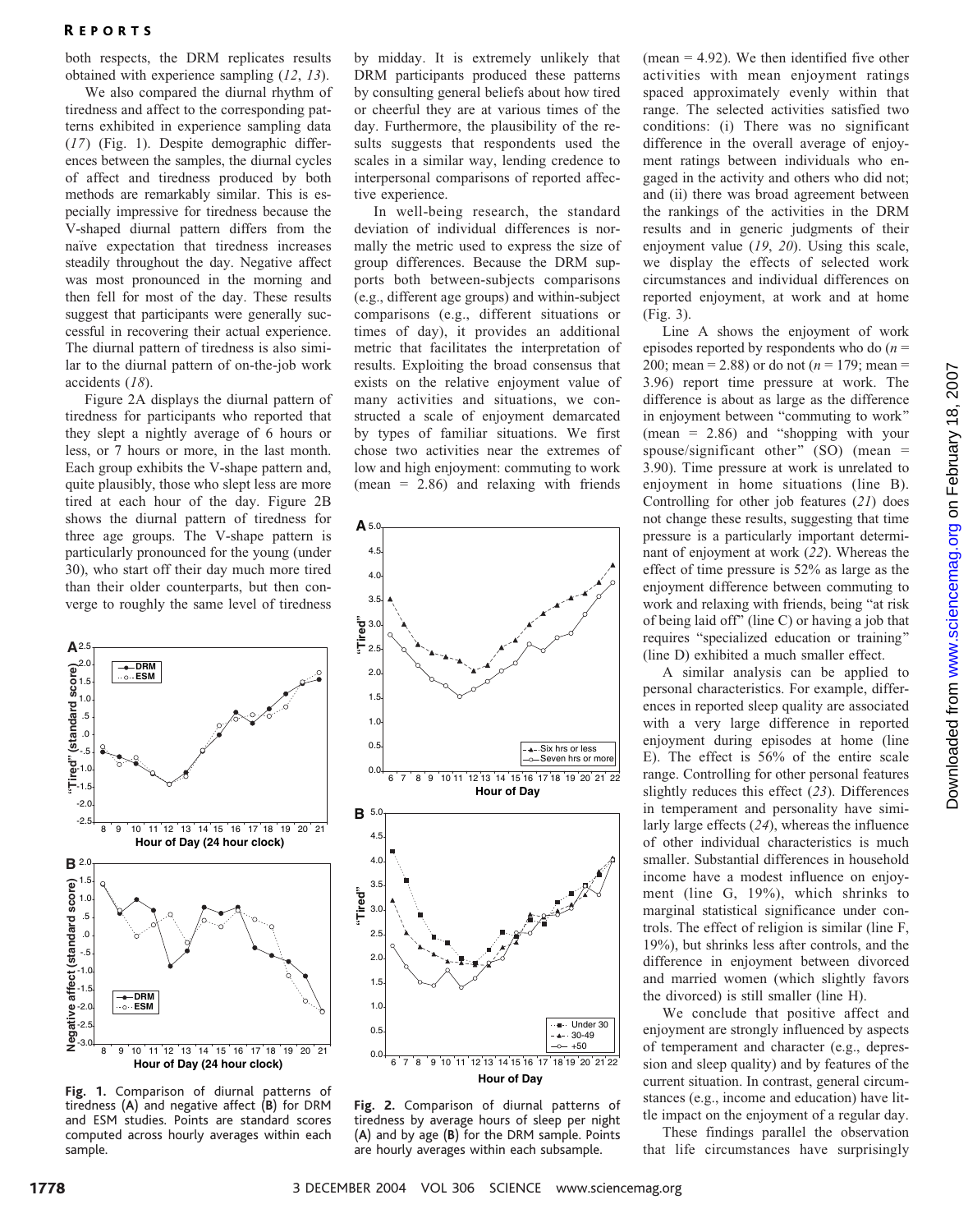little influence on global reports of life satisfaction. For example, large increases of real income in the developed world over the past 50 years have yielded no change in reported life satisfaction (25). The observation that improved life circumstances quickly cease to provide increased satisfaction has been called the hedonic treadmill (26). Our data allow us to compare the impact of life circumstances on affective experience and on global life satisfaction (27). We considered three hypotheses. The hedonic treadmill hypothesis holds that life satisfaction and affective experience are equally susceptible to adaptation. The aspiration treadmill hypothesis holds that treadmill effects observed in satisfaction judgments are due mainly to changing standards (28). Thus, the rich may experience more pleasure than the poor, but they also require more pleasure to be equally satisfied. Accordingly, real differences in enjoyment are not reflected in satisfaction. Finally, the focusing hypothesis predicts that the effects of life circumstances on reported satisfaction, though small, actually overstate the effects on experience (29). The task of evaluating one's life, in part, evokes a comparison of one's objective circumstances to conventional standards, reminding the rich that they are rich and the divorced that they are divorced. Because these circumstances are most likely to come to the mind of the newly rich or recently divorced, their influence on satisfaction judgments declines over time, producing adaptation. The relative impact of life circumstances on actual affective experience is even smaller, because thoughts of one's circumstances are much more likely to come to mind when answering questions about one's life than in the routine course of experience. Affective experience as assessed by the DRM is less dependent on comparison standards than is evaluative judgment as assessed by global satisfaction questions.

To our surprise, the test favored the focusing hypothesis over the alternatives. Life satisfaction is moderately correlated  $(r =$ 0.38) with daily "net affect" (the difference between positive and negative affect). The correlations of objective circumstances with life satisfaction are low, replicating the original treadmill puzzle, but their impact on affective experience is even smaller. For example, log(household income) correlates more with life satisfaction  $(r = 0.20)$  than with net affect  $(r = 0.05; P \le 0.001$  for the difference). The corresponding values for the married/divorced distinction are 0.10 and  $-0.08$  ( $P < 0.001$ ), where married women report slightly higher satisfaction and divorced women report slightly more positive affect. In contrast, personal characteristics related to temperament and personality correlate at least as strongly with affect as with life satisfaction. Reported sleep quality  $(r =$ 

0.30 versus 0.28 for life satisfaction, nonsignificant) and an indicator of depression ("trouble maintaining enthusiasm";  $r = 0.44$ versus 0.28 for life satisfaction;  $P < 0.01$ ) are illustrative examples.

Similarly, long-term job circumstances tend to have more impact on job satisfaction than on the affective experience of the working day. For example, the report of "excellent benefits" correlates 0.18 with job satisfaction and 0.10 with affect at work (difference  $P \leq 0.05$ ). The corresponding correlations for "my job requires specialized training" are 0.20 and 0.09, respectively ( $P \leq$ 0.01). The few job characteristics that influence affect more than job satisfaction are features of the immediate work situation, including time pressure  $(r = -0.28$  for job satisfaction versus  $-0.19$  for affect at work;  $P \leq 0.01$ ) and "opportunity to talk with coworkers"  $(r = 0.10$  for job satisfaction versus 0.02 for affect at work;  $P < 0.05$ ).

These findings suggest a possible resolution of the treadmill puzzle. Three distinct patterns can be identified in the affect results: (i) Personal characteristics, such as mild depression or poor sleep, have a pervasive influence on affect. Such characteristics are correlated at least as highly with affect as with satisfaction. (ii) Local features of the current situation, such as the partners in interactions or the level of time pressure in the work situation, exert a powerful influence on affect. (iii) Life circumstances have relatively small effects on affective experience, unless they are locally salient, as

in the case of time pressure at work, or when the individual is intensely preoccupied with a topic, as is most likely to happen for a limited time after a marked change of circumstances. Thus, time pressure is always relevant for affect at work, but job security is affectively important mainly when one thinks about it. Life circumstances are also likely to become salient when people are questioned about their well-being and implicitly encouraged to evaluate how (un)fortunate they are. As a result, circumstances often have more impact on life satisfaction than on affective experience, in accord with the focusing hypothesis.

The present analysis does not suggest that circumstances are irrelevant to well-being. On the contrary, the observation of large variations in affective state during the course of a normal day highlights the importance of optimizing the allocation of time across situations and activities, subject to time and income constraints (30, 31).

The goal of this report was to introduce a new tool for the study of well-being and to illustrate its potential uses. The following features define a generic DRM study: (i) the elicitation of a detailed description of the previous day in the respondent's life; (ii) the goal of approximating the results of continuous, real-time experience measurement; (iii) procedures designed to support accurate retrieval of specific episodes; (iv) structured elicitation of the objective circumstances of episodes; and (v) multidimensional description of the affect experienced in each episode.



Fig. 3. Range of mean enjoyment ratings for lowest and highest levels of selected person and job characteristics. Open circles represent the mean for the most enjoyable category of the characteristic, and closed circles for the least enjoyable. Horizontal hash marks show results after controlling for other job features [for (A) to (D)] or for other personal features [for (E) to (H)]. (A) Constant pressure to work quickly (definitely yes/definitely not) work episodes. (B) Constant pressure to work quickly (definitely yes/definitely not) home episodes. (C) At risk of being laid off (definitely yes or definitely not) work episodes. (D) Requires specialized education/training (definitely yes or definitely not) work episodes. (E) Sleep quality (very bad or very good) home episodes. (F) Importance of religion (not at all or very important) home episodes. (G) Household income (less than \$30,000 or more than \$90,000) home episodes. (H) Marital status (divorced or married) home episodes.